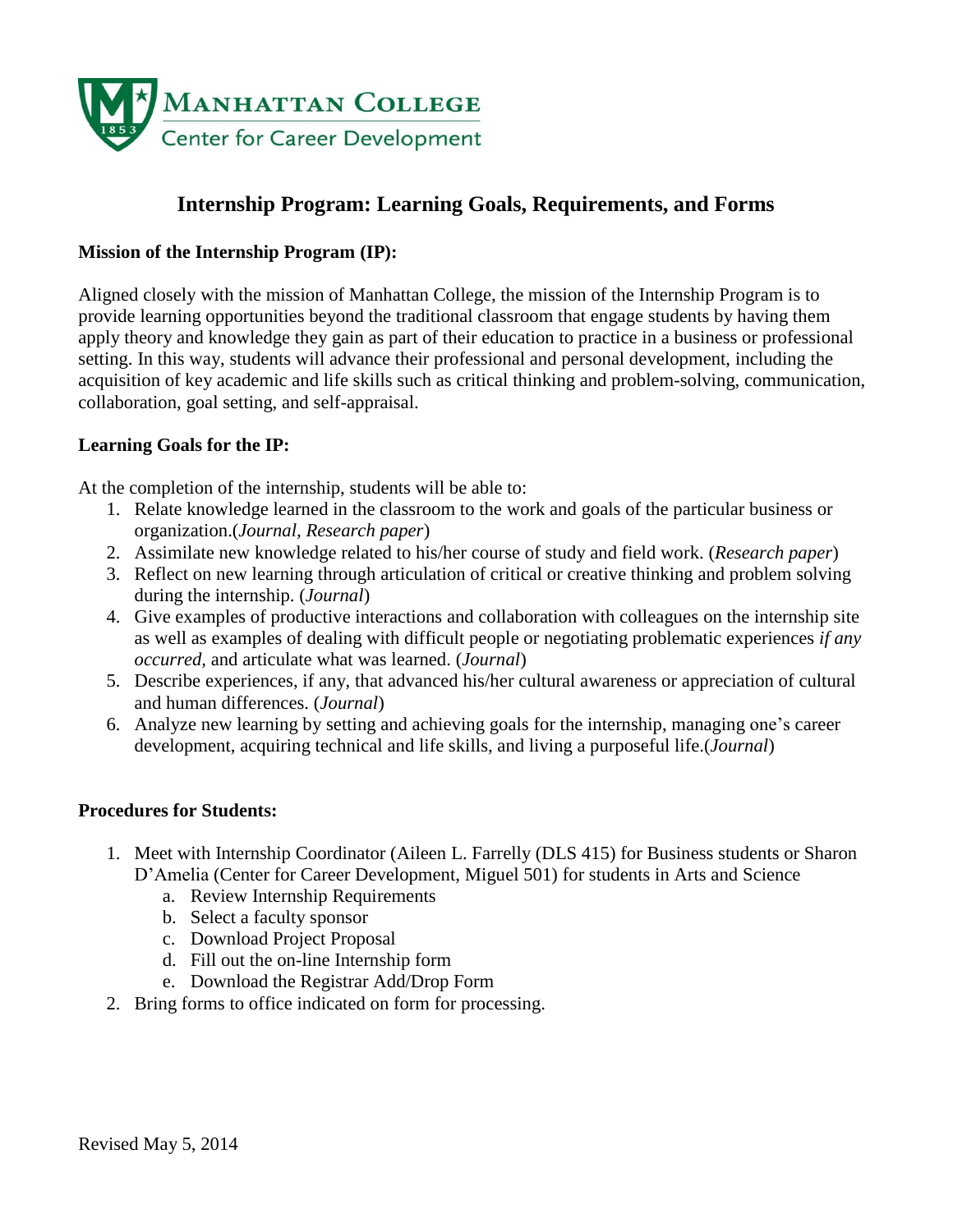## **Internship Requirements**

Internships are learning experiences that support and expand classroom instruction. Internships can be valuable additions to a student's major, minor or general education: therefore, when taken for course credit, internships must represent a valid, rigorous, and supervised academic experience. Internships may be taken for major, minor, or elective credit, or for no credit at all, and they may be paid or unpaid.

#### **Internships for credit:**

- Can be applied for credit in the major or minor or for elective credit.
- Students can apply after earning 54 credits and completing the basics in the major (at least 12 credits)
- Students taking an internship for major/minor credit or elective credit should have a minimum GPA of 3.0\*
- Students must confer with their academic advisor on the application of credit towards the major or minor or as an elective.
- Students must confer with their dept. chair or faculty member in their dept. to confirm the faculty member who will serve as sponsor for the internship.
- Complete the *Registrar Add/Drop Form* and submit to the Registrar's Office.
- Students are allowed to complete an internship no more than twice for credit.
- Students must complete a minimum of 120 hrs. onsite at workplace of employer. A maximum of 3 credits will be awarded, no matter how many hours worked beyond the 120 required.
- During the semester a student elects to pursue an internship, the student will not be allowed to take more than 15 credits total (including internship) except in the most compelling of circumstances, and only with the Dean's approval.
- Students must complete the required research paper/project (40% of the grade); journal reports and  $\bullet$ meetings with faculty sponsor (40% of the grade). The remaining 20% is derived from the Employer Evaluation.
- At the conclusion of the internship, students should confer with their onsite supervisor on the  $\bullet$ student's learning and performance; confirm that supervisor completes and submits the (online) Employer Evaluation form.

\**Please note: Students in the School of Business with a GPA lower than 3.0 may complete an internship for credit to satisfy a free or business elective*.

*Students in Communication must have a 3.0 overall GPA or better, as well as permission of their advisor, to pursue an internship for major credit. Moreover, students in Communication may take only one internship for major credit. (Students who minor in Communication may not take an internship in fulfillment of their required 15 credits.)*

## **Internships for no credit:**

- Requires minimum 2.5 GPA
- Complete the *Internship Agreement.*
- Complete a minimum of 120 hours onsite during semester
- At the conclusion of the internship, confer with onsite supervisor on the student's learning and performance; ensure that supervisor completes the Employer Evaluation form (online).
- There is no limit on the number of internships for no credit.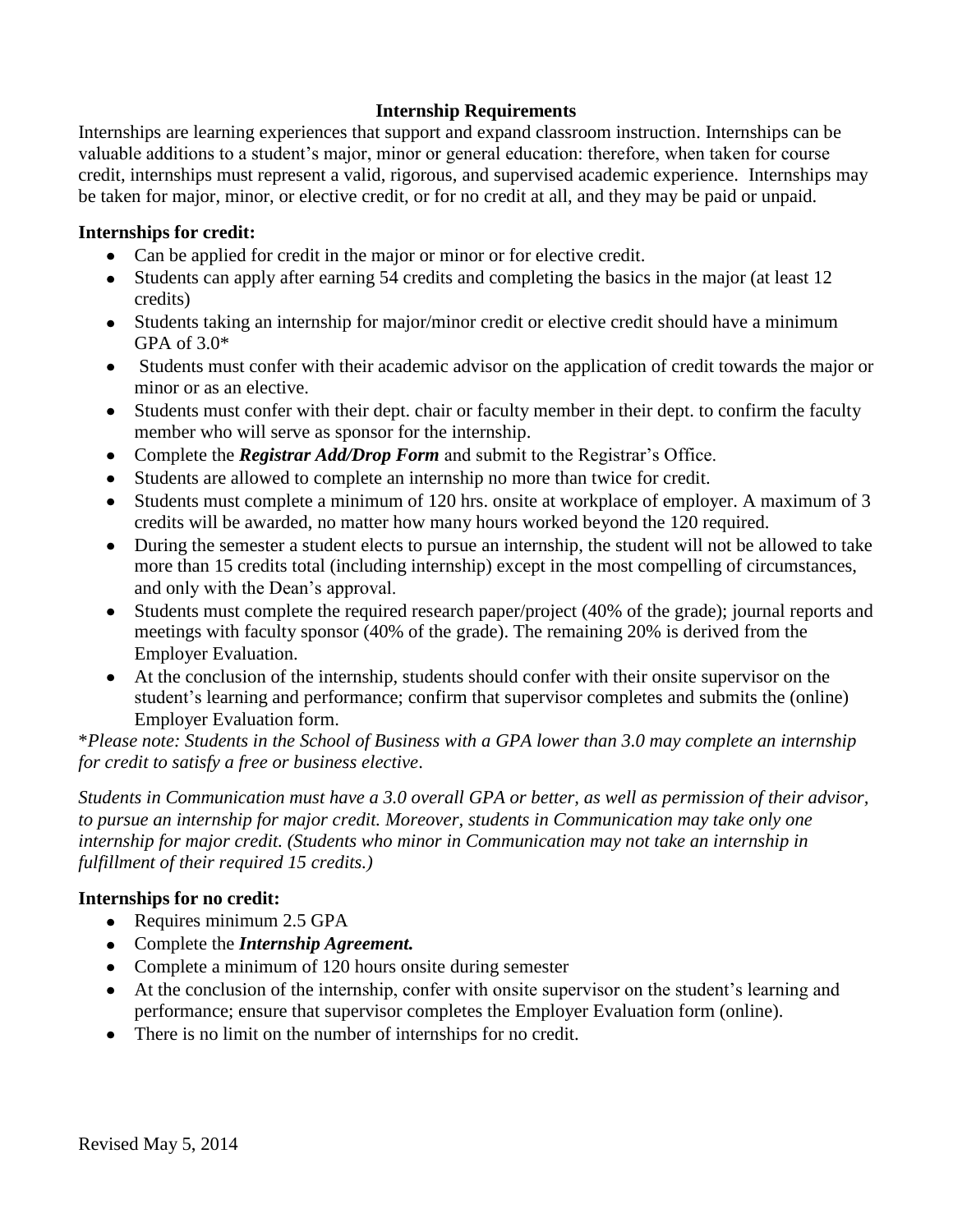## **Manhattan College Internship Agreement**

The student must obtain the internship, meet with the Internship Coordinator, and complete the requisite paperwork before starting the job in order to receive credit for an internship.

| Academic Term: Course Code: _______ |  |
|-------------------------------------|--|
|                                     |  |
|                                     |  |
|                                     |  |
|                                     |  |
|                                     |  |
| The student will:                   |  |

- a. **Attach a job description for the internship**
- **b. List the training, education, and new skills that you will receive while working at the internship**